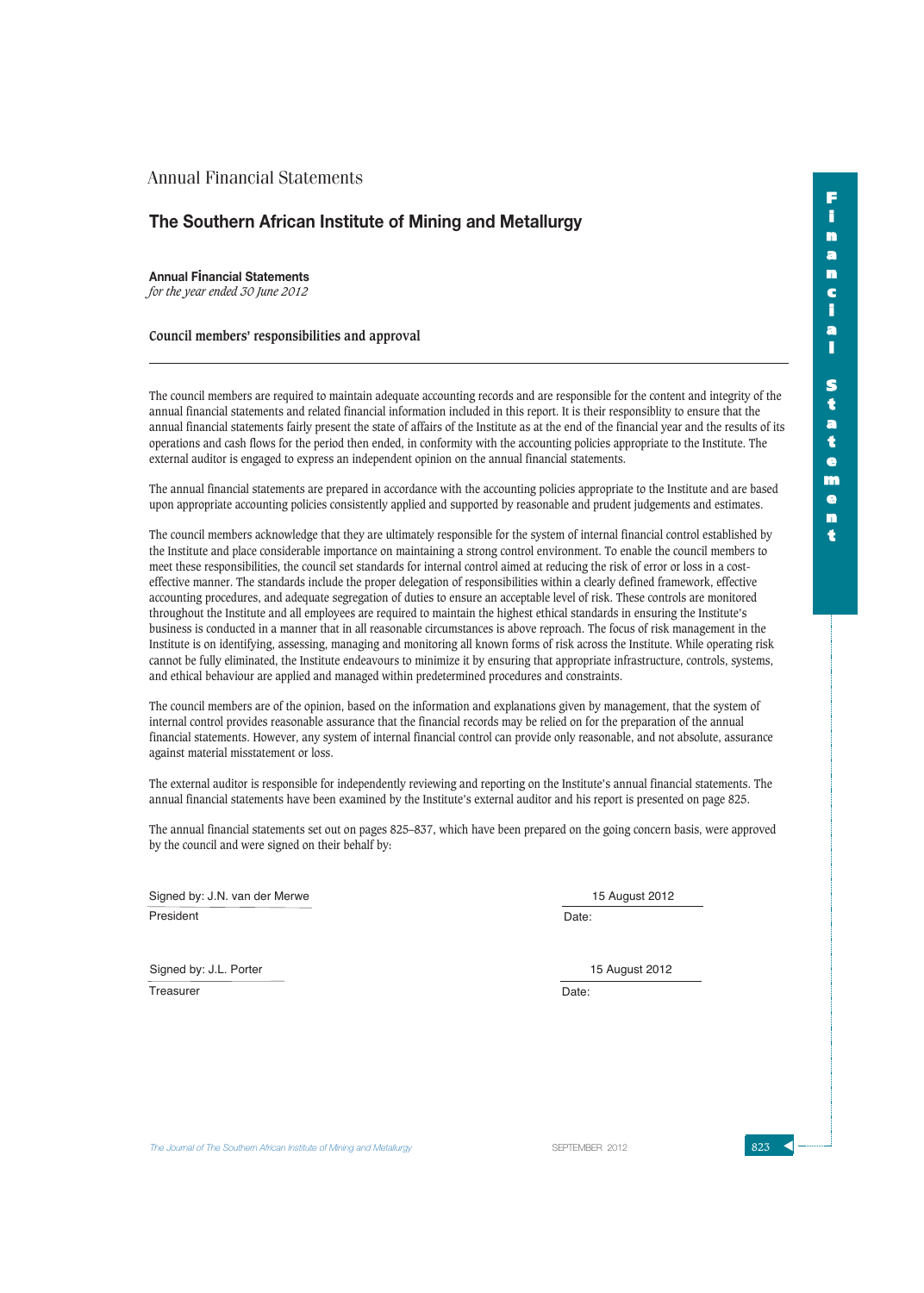## **Report of the independent auditor**

#### **To the members of The Southern African Institute of Mining and Metallurgy**

I have audited the annual financial statements of The Southern African Institute of Mining and Metallurgy set out on pages 823 to 837, which comprise the statement of financial position as at 30 June 2012, the statement of comprehensive income, statement of changes in reserves, and statement of cash flow for the year then ended, and a summary of significant accounting policies and other explanatory notes, as set out on pages 825 to 837.

#### **Council members' responsibilty for the Annual Financial Statements**

The Institute's council members are responsible for the preparation and fair presentation of these annual financial statements in accordance with the accounting policies appropriate to the Institute and for such internal control as the council members determine is necessary to enable the preparation of annual financial statements that are free from material misstatement, whether due to fraud or error.

#### **Auditor's responsibility**

My responsibility is to express an opinion on these annual financial statements based on my audit. I conducted my audit in accordance with International Standards on Auditing. These standards require that I comply with ethical requirements and plan and perform the audit to obtain reasonable assurance whether the annual financial statements are free from material misstatement.

An audit involves performing procedures to obtain audit evidence about the amounts and disclosures in the annual financial statements. The procedures selected depend on the auditor's judgement, including the assessment of the risk of material misstatement of the annual financial statements, whether due to fraud or error. In making those risk assessments, the auditor considers internal control relevant to the Institute's preparation and fair presentation of the annual financial statements in order to design audit procedures that are appropriate in the circumstances, but not for the purpose of expressing an opinion on the effectiveness of the entity's internal control. An audit also includes evaluating the appropriateness of accounting policies used and the reasonableness of accounting estimates made by management, as well as evaluating the overall presentation of the annual financial statements.

I believe that the audit evidence obtained is sufficient and appropriate to provide a basis for my audit opinion.

### **Opinion**

In my opinion, the annual financial statements present fairly, in all material respects, the financial position of The Southern African Institute of Mining and Metallurgy as at 30 June 2012, and its financial performance and its cash flows for the year then ended in accordance with the accounting policies appropriate to the Institute.

#### **Supplementary information**

Without qualifying my opinion, I draw attention to the fact that supplementary information set out on pages 836 to 837 does not form part of the annual financial statements and is presented as additional information. I have not audited this information and accordingly do not express an opinion thereon.

#### **AUDITOR: R.H. Kitching**

*Chartered Accountant (S.A.) Registered Accountant and Auditor*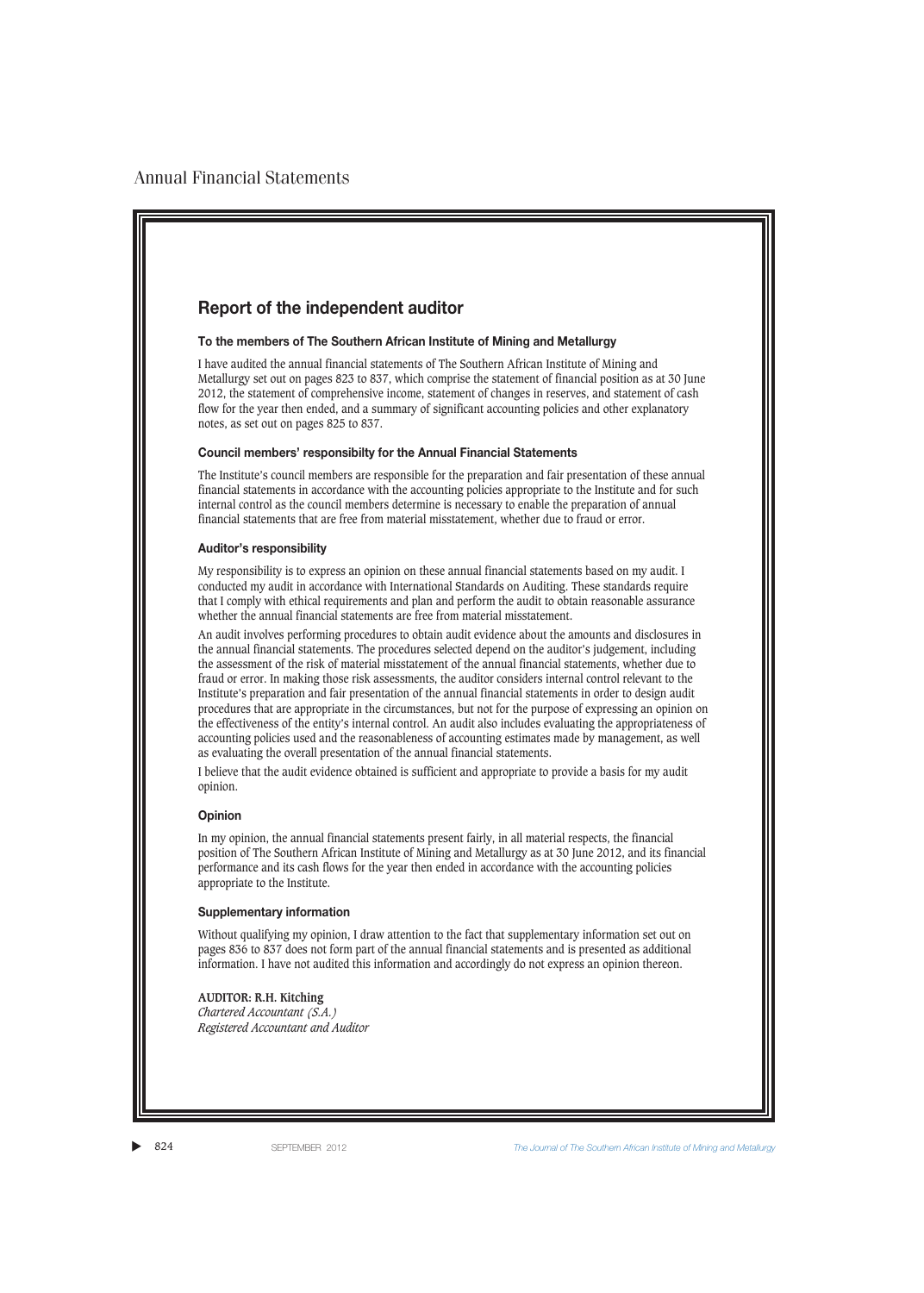# **The Southern African Institute of Mining and Metallurgy**

**Balance sheet**

*at 30 June 2012*

|                                       | Note                                                | 2012<br>R   | 2011<br>$\mathbb{R}$ |
|---------------------------------------|-----------------------------------------------------|-------------|----------------------|
| <b>Assets</b>                         |                                                     |             |                      |
| Non-current assets                    |                                                     |             |                      |
| Property, plant and equipment         | $\mathcal Z$                                        | 157 899     | 138 438              |
| Loan to associate entity              | $\mathcal{J}_{0}$                                   |             | 636 882              |
| Investments                           | $\overline{4}$                                      | 18 933 627  | 18 014 773           |
|                                       |                                                     | 19 091 526  | 18 790 093           |
| <b>Current assets</b>                 |                                                     |             |                      |
| Inventories                           | $\mathcal{5}$                                       | 276 808     | 214 208              |
| Trade and other receivables           | $\boldsymbol{\delta}$                               | 1 1 29 1 38 | 926 543              |
| Cash and cash equivalents             | $\boldsymbol{7}$                                    | 6 198 402   | 7 176 023            |
|                                       |                                                     | 7 604 348   | 8 316 774            |
| <b>Total assets</b>                   |                                                     | 26 695 874  | 27 106 867           |
| <b>Reserves and liabilities</b>       |                                                     |             |                      |
| <b>Reserves</b>                       |                                                     |             |                      |
| <b>Funds</b>                          | $\mathcal S$                                        | 4 380 566   | 4 191 930            |
| Retained income                       |                                                     | 20 932 598  | 20 885 888           |
|                                       |                                                     | 25 313 164  | 25 077 818           |
| <b>Liabilities</b>                    |                                                     |             |                      |
| Non-Current liabilities               |                                                     |             |                      |
| Loan from associate entity            | $\mathcal{J}% _{G}(\theta)=\mathcal{J}_{G}(\theta)$ | 1000        |                      |
| <b>Current liabilities</b>            |                                                     |             |                      |
| Trade and other payables              |                                                     | 924 610     | 1571949              |
| Accruals                              |                                                     | 235 773     | 255 702              |
| Provisions                            |                                                     | 221 327     | 201 398              |
|                                       |                                                     | 1 381 710   | 2 029 049            |
| <b>Total liabilities</b>              |                                                     | 1 382 710   | 2 029 049            |
| <b>Total reserves and liabilities</b> |                                                     | 26 695 874  | 27 106 867           |

The Journal of The Southern African Institute of Mining and Metallurgy Server September 2012 825 **4**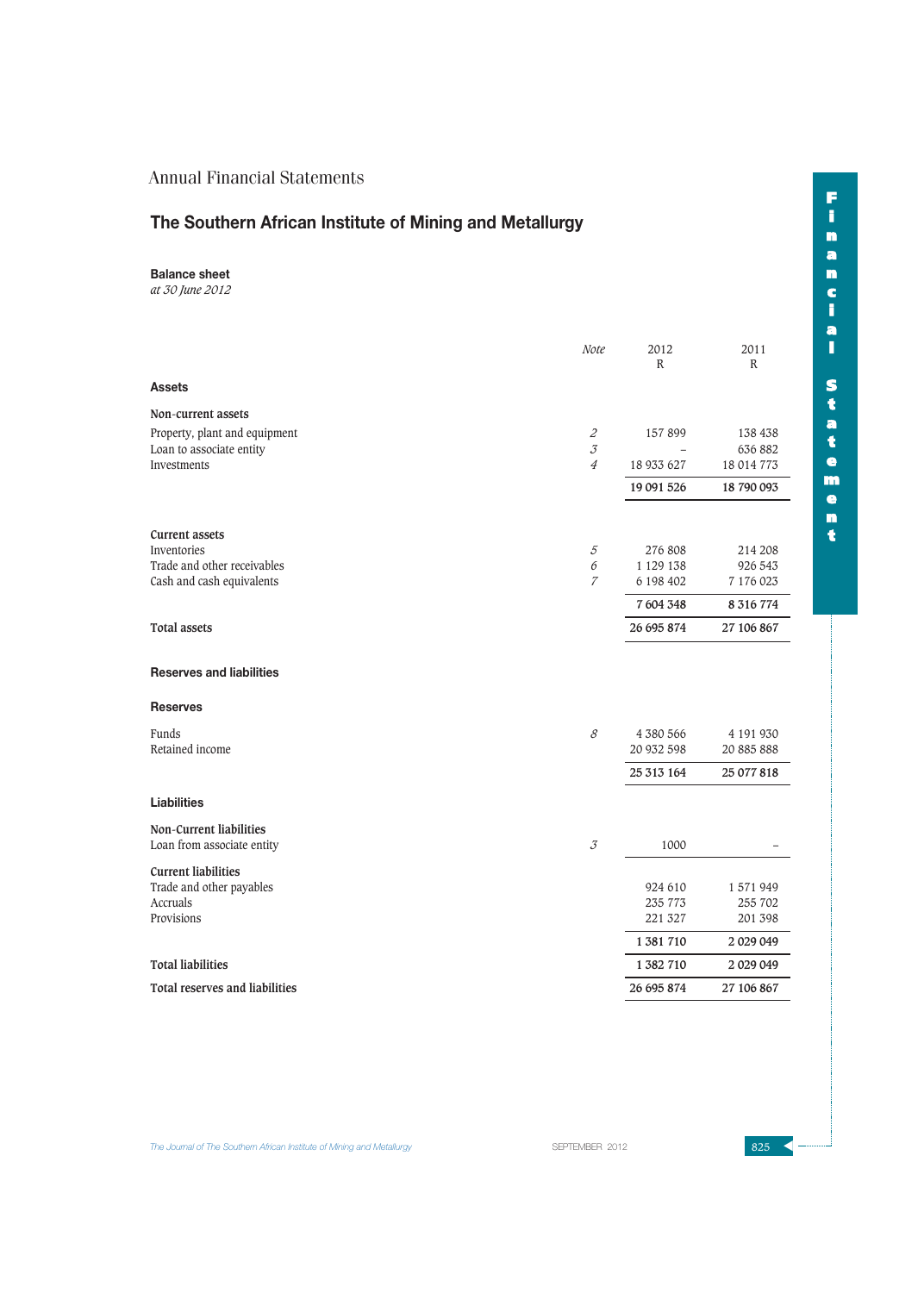# **The Southern African Institute of Mining and Metallurgy**

### **Income Statement**

*for the year ended 30 June 2012*

|                        | <b>Note</b> | 2012<br>R  | 2011<br>R     |
|------------------------|-------------|------------|---------------|
| Revenue                |             | 16 441 264 | 20 268 613    |
| Cost of sales          |             | (12242795) | (14152808)    |
| Gross profit           |             | 4 198 469  | 6 115 805     |
| Other income           |             | 1 357 1 23 | 1 004 993     |
| Operating expenses     |             | (7752819)  | (4 838 006)   |
| Operating surplus      | 9           | (2197227)  | 2 2 8 2 7 9 2 |
| Investment revenue     |             | 787 329    | 954 901       |
| Fair value adjustments |             | 1 456 608  | 2 662 804     |
| Surplus for the year   |             | 46 710     | 5 900 497     |

 $\blacktriangleright$  826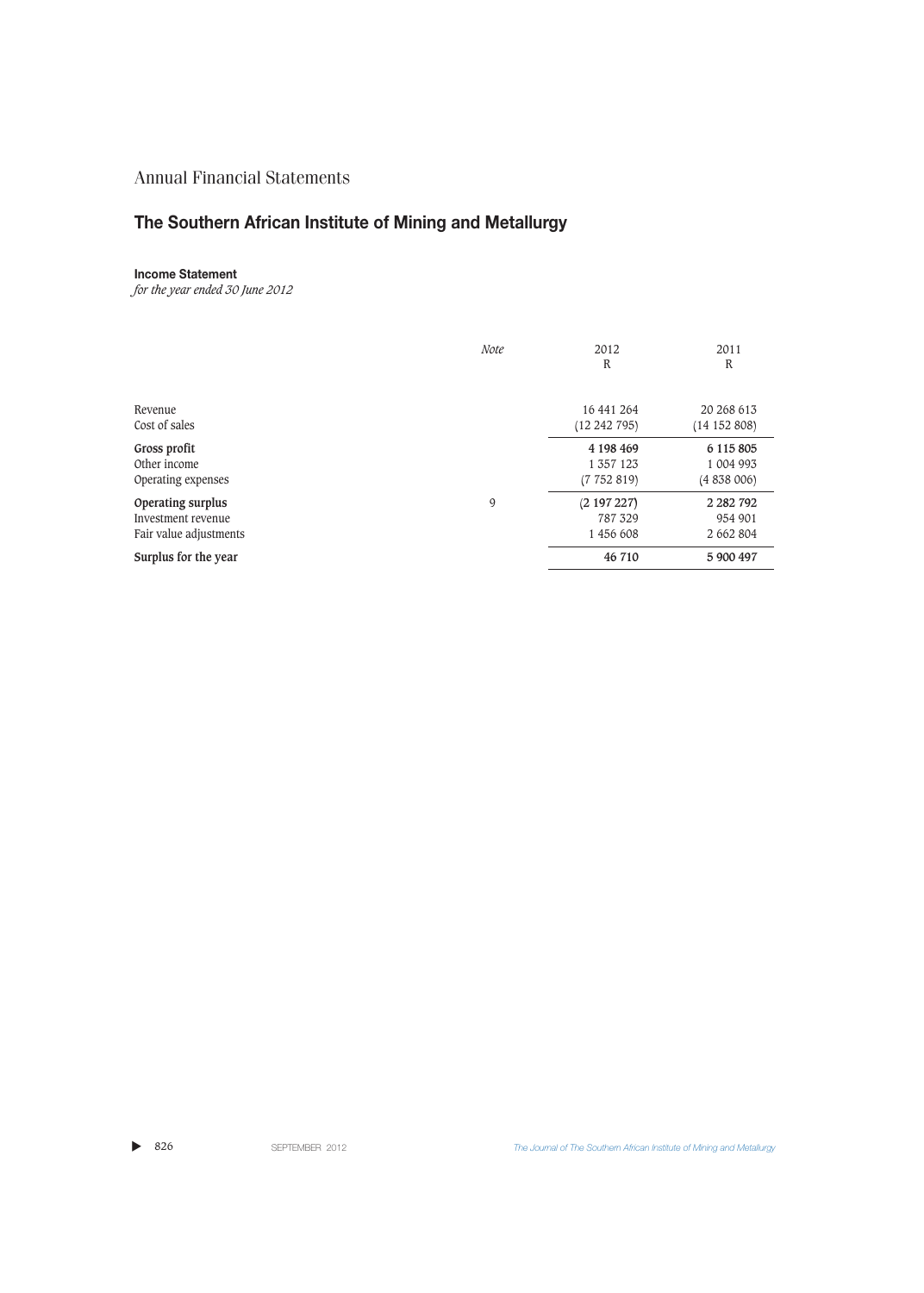# **The Southern African Institute of Mining and Metallurgy**

### **Statement of changes in reserves**

*for the year ended 30 June 2012*

|                                                                     | Funds<br>R    | Accumulated<br>surplus<br>R | Total<br>equity<br>R    |
|---------------------------------------------------------------------|---------------|-----------------------------|-------------------------|
| Balance at 1 July 2010<br>Changes in equity<br>Surplus for the year | 4 0 1 1 4 1 6 | 14 985 391<br>5 900 497     | 18 996 807<br>5 900 497 |
| Transfer of interest                                                | 180 514       |                             | 180 514                 |
| Total changes                                                       | 180 514       | 5 900 497                   | 6 081 011               |
| Balance at 1 July 2011<br>Changes in equity                         | 4 191 930     | 20 885 888                  | 25 077 818              |
| Surplus for the year                                                |               | 46 710                      | 46 710                  |
| Transfer of interest                                                | 188 636       |                             | 188 636                 |
| Total changes                                                       | 188 636       | 46 710                      | 235 346                 |
| Balance at 30 June 2012                                             | 4 380 566     | 20 932 598                  | 25 313 164              |
| Note(s)                                                             | 8             |                             |                         |

**F i n a n c i a l S t a t e m e n t**

The Journal of The Southern African Institute of Mining and Metallurgy Server September 2012 827 **327 American September 2012**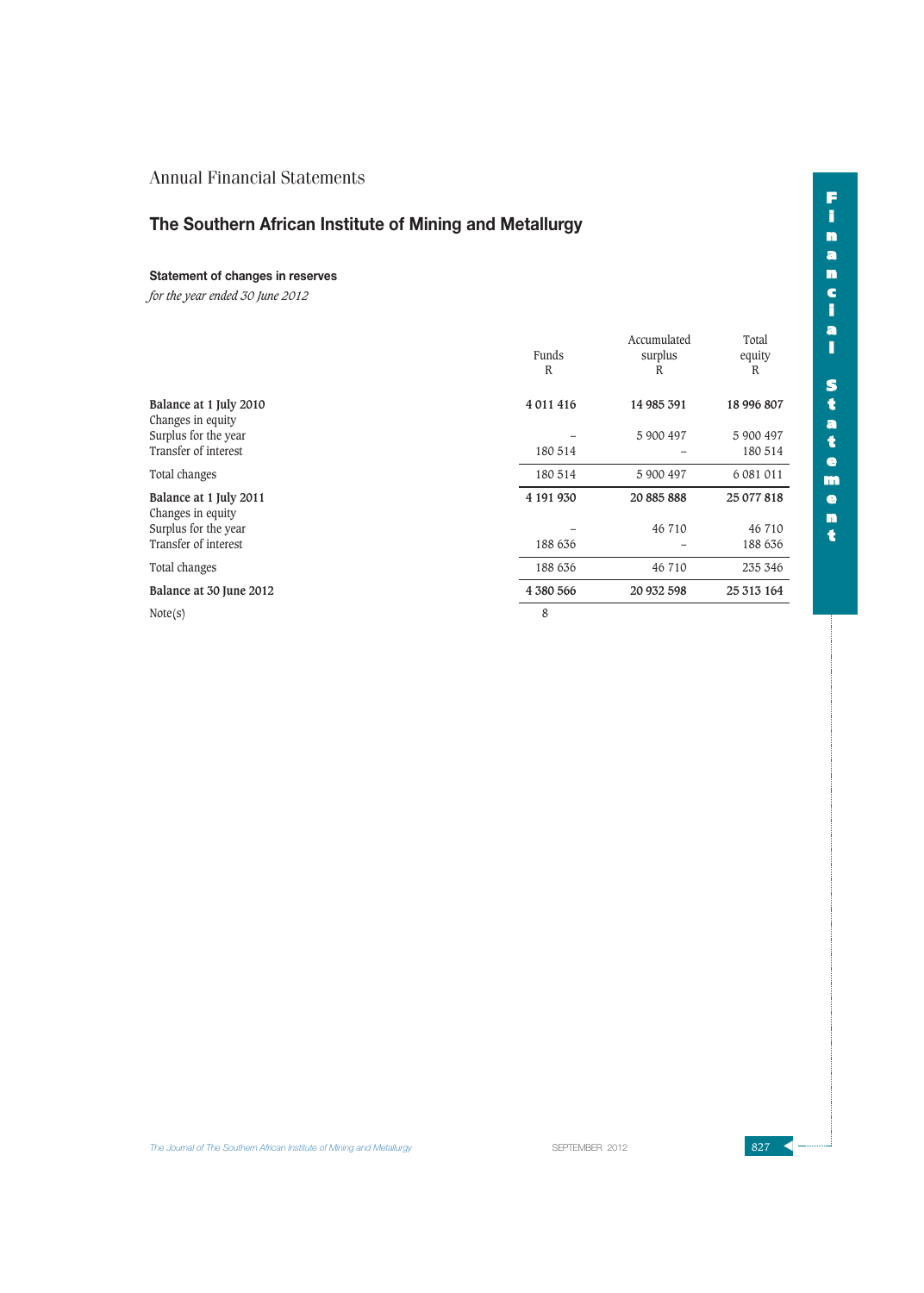# **The Southern African Institute of Mining and Metallurgy**

## **Cash flow statement**

*for the year ended 30 June 2012*

|                                           | Note           |           |           |
|-------------------------------------------|----------------|-----------|-----------|
|                                           |                | 2012      | 2011      |
|                                           |                | R         | R         |
| Cash flows from operating activities      |                |           |           |
| Cash (used in)generated from operations   | 11             | (2910247) | 2 886 568 |
| Interest income                           |                | 41 984    | 484 234   |
| Dividends received                        |                | 745 345   | 470 667   |
| Net cash from operating activites         |                | (2122918) | 3 841 469 |
| Cash flows from investing activities      |                |           |           |
| Purchase of property, plant and equipment | $\overline{c}$ | (67708)   | (63790)   |
| Decrease/(Increase) in loans receivable   |                | 637882    | (99614)   |
| Net aquisitions of investments            |                | 386 487   | (3412384) |
| Net cash from investing activities        |                | 956 661   | (3575788) |
| Cash flows from financing activities      |                |           |           |
| Interest paid on fund investments         |                | 188 636   | 180 514   |
| Total cash movement for the year          |                | (977621)  | 446 195   |
| Cash at the beginning of the year         |                | 7 176 023 | 6 729 828 |
| Total cash at end of the year             | 7              | 6 198 402 | 7 176 023 |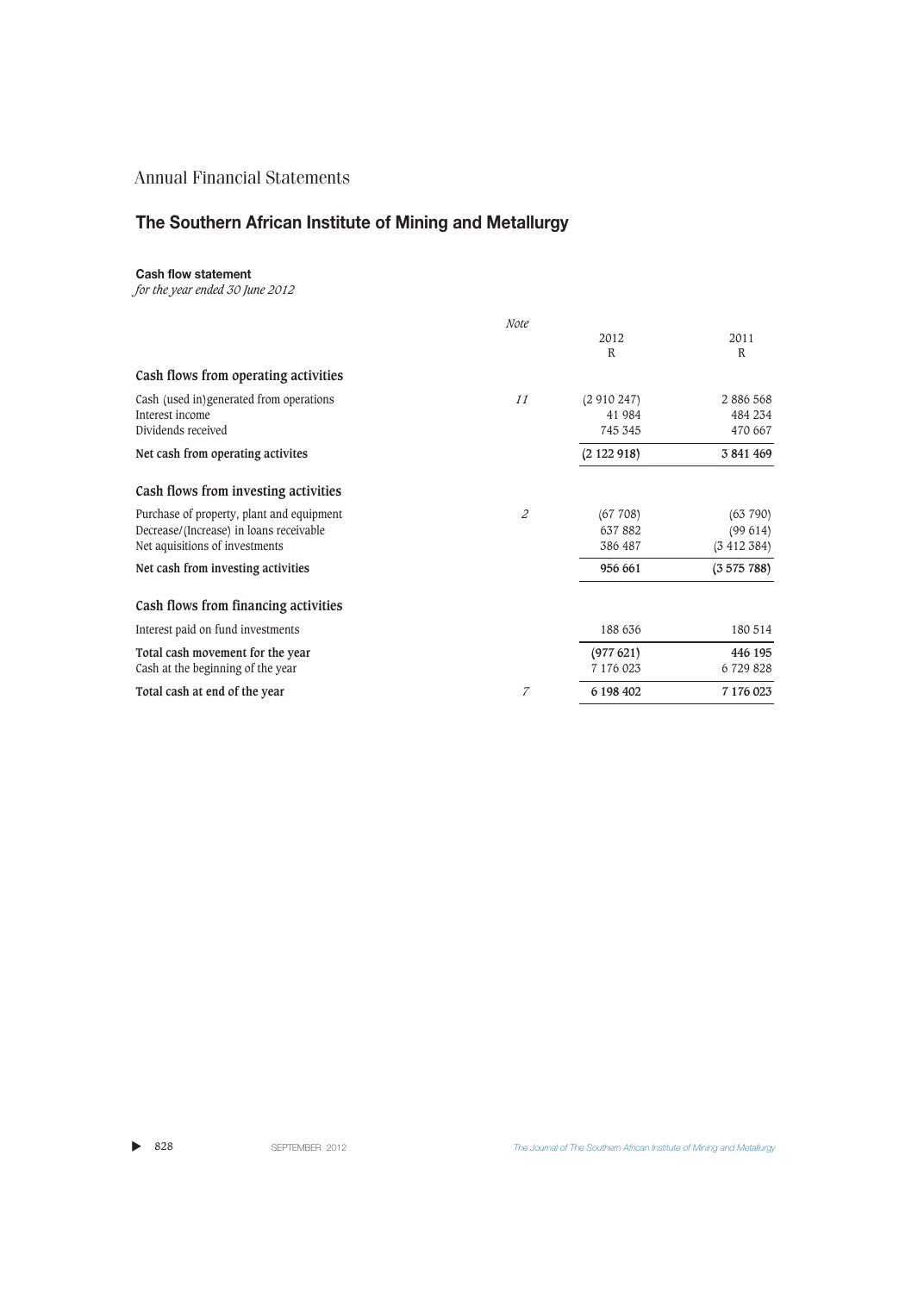## **The Southern African Institute of Mining and Metallurgy**

#### **Notes to the annual financial statements**

*for the year ended 30 June 2012*

#### **Accounting policies**

#### **1. Presentation of annual financial statements**

The annual financial statements have been prepared in accordance with accounting policies appropriate to the Institute. The annual financial statements have been prepared on the historical cost basis, except for the measurement of certain financial instruments at fair value, and incorporate the principal accounting policies set out below. They are presented in South African Rands.

These accounting policies are consistent with the previous year.

#### **1.1 Significant judgements and sources of estimation uncertainty**

In preparing the annual financal statements, management is required to make estimates and assumptions that affect the amounts represented in the annual financial statements and related disclosures. Use of available information and the application of judgement is inherent in the formation of estimates. Actual results in the future could differ from these estimates which may be material to the annual financial statements. Significant judgements include:

#### **Provisions**

Provisions were raised and management determined an estimate based on the information available.

#### **Inventories**

The inventories of publications are held and sold by the Institute for its own account and on behalf of its publishing partners who have underwritten some of the publications. The inventories are reflected in the financial statements at nominal value. The inventory of authors' gifts and stock held from conferences are carried at cost. Provision is made for impairment.

#### **1.2 Property, plant and equipment**

The cost of an item of property, plant and equipment is recognized as an asset when:

- It is probable that future economic benefits associated with the item will flow to the organization; and
- The cost of the item can be measured reliably.

Maintenance and repairs which neither materially add to the value of assets nor appreciably prolong their useful lives are charged against income.

Property, plant and equipment are carried at cost less accumulated depreciation and any impairment losses.

Depreciation is provided using the straight-line method to write off the depreciable amount of items, other than land, over their estimated useful lives, using a method that reflects the pattern in which the assets' future economic benefits are expected to be consumed by the organization. Depreciation is provided on leasehold improvements over the remaining period of the lease.

| Item                   | Useful life |
|------------------------|-------------|
| Furniture and fixtures | 5 years     |
| Office equipment       | 5 years     |
| IT equipment           | 3 years     |

Gains and losses on disposals are determined, by comparing the proceeds with the carrying amount and are recognized in surplus or deficit in the period.

The depreciation charge for each period is recognized in surplus or deficit. Medals, plaques, dies and banners are recorded at nominal values.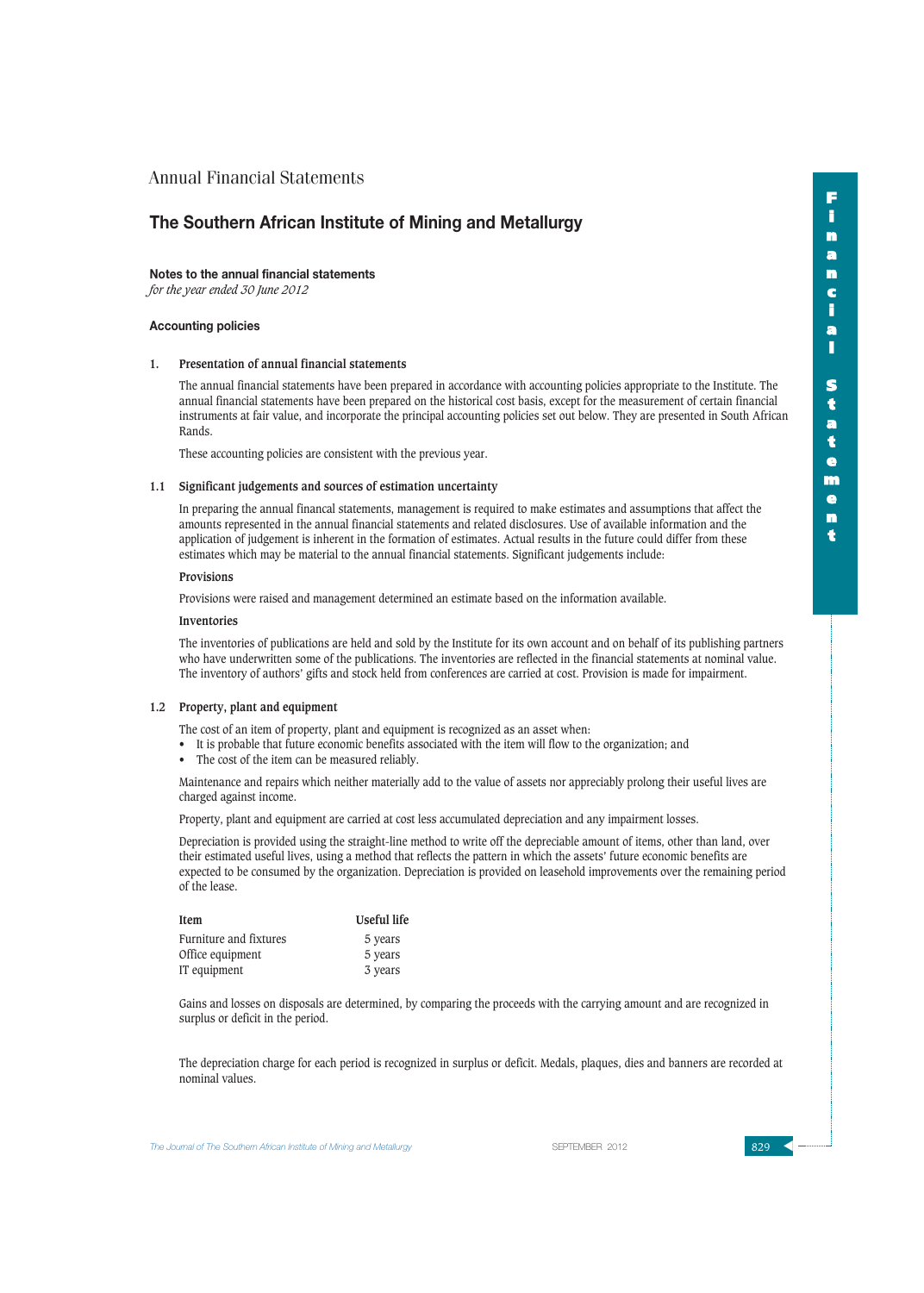## **The Southern African Institute of Mining and Metallurgy**

#### **Notes to the annual financial statements**

*for the year ended 30 June 2012*

#### **Accounting policies**

#### **1.3 Impairment of assets**

The Institute assesses at each balance sheet date whether there is any indication that an asset may be impaired. If any such indication exists, the Institute estimates the recoverable amount of the asset.

If the recoverable amount of an asset is less than its carrying amount, the carrying amount of the asset is reduced to its recoverable amount. That reduction is an impairment loss.

An impairment loss of assets carried at cost less any accumulated depreciation or amortization is recognized immediately in surplus or deficit. Any impairment loss of a revalued asset is treated as a revaluation decrease.

#### **1.4 Financial instruments**

#### **Initial recognition**

The Institute classifies financial instruments, or their component parts, on initial recognition as a financial asset, a financial liability, or an equity instrument in accordance with the substance of the contractual arrangement.

Financial assets and financial liabilities are recognized on the Institute's balance sheet when the Institute becomes party to the contractual provisions of the instrument.

Financial assets and liabilities are recognized initially at cost; any transaction costs that are directly attributable to the acquisition or issue of the financial instrument are added to the cost.

#### **Subsequent measurement**

After initial measurement, financial assets are measured as follows:

• Loans and receivables and held-to-maturity investments are measured at amortized cost less any impairment losses recognized to reflect irrecoverable amounts.

After initial recognition, financial liabilities are measured as follows:

- Financial liabilities at fair value through surplus or deficit, including derivatives that are liabilities, are measured at fair value.
- Other financial liabilities are measured at amortized cost using the effective interest method.

#### **Gains and losses**

A gain or loss arising from a change in a financial asset or financial liability is recognized as follows:

- Where financial assets and financial liabilities are carried at amortized cost, a gain or loss is recognized in surplus or deficit through the amortization process and when the financial asset or financial liability is derecognized or impaired.
- A gain or loss on a financial asset or financial liability classified as at fair value through surplus or deficit is recognized in surplus or deficit.

#### **1.5 Inventories**

Inventories are measured at the lower of cost and net realizable value.

The cost of inventories comprises of all costs of purchase, costs of conversion, and other costs incurred in bringing the inventories to their present location and condition.

Net realizable value is the estimated selling price in the ordinary course of business less the estimated costs of completion and the estimated costs necessary to make the sale.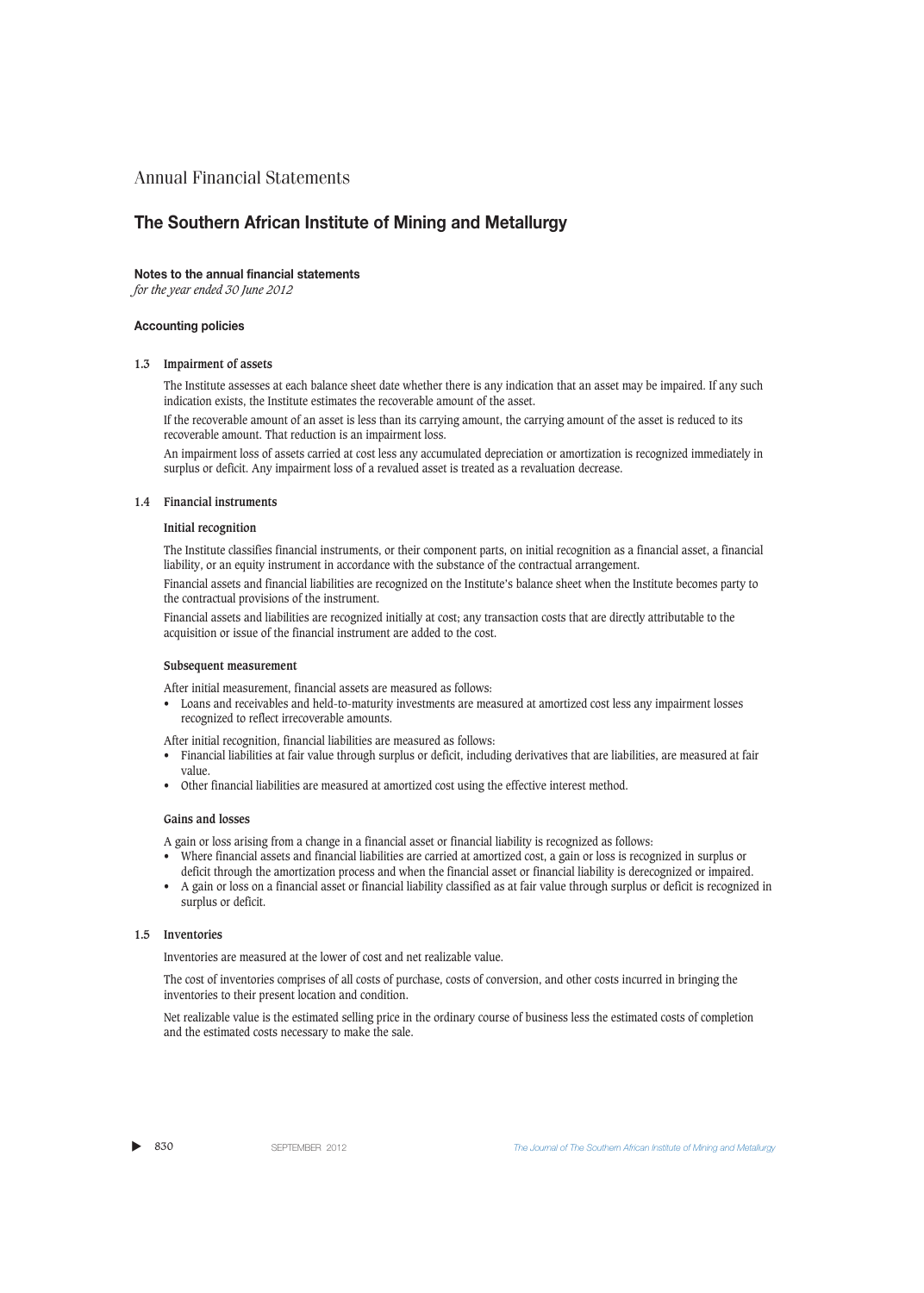## **The Southern African Institute of Mining and Metallurgy**

### **Notes to the annual financial statements**

*for the year ended 30 June 2012*

### **Accounting policies**

### **1.6 Provisions and contingencies**

Provisions are recognized when:

- The Institute has an obligation at the reporting period date as a result of a past event;
- It is probable that the company will be required to transfer economic benefits in settlement; and
- The amount of the obligation can be estimated reliably.

Provisions are not recognized for future operating losses. Provisions are measured at the present value of the amount expected to be required to settle the obligation. The increase in the provision due to the passage of time is recognized as interest expense.

### **1.7 Revenue**

Revenue is recognized to the extent that it is probable that the economic benefits will flow to the Institute and the revenue can be reliably measured.

Interest is recognized, in profit or loss, using the effective interest rate method.

Donations are recognized as and when received.

Dividends are recognized, in profit or loss, when the Institute's right to receive payment is established.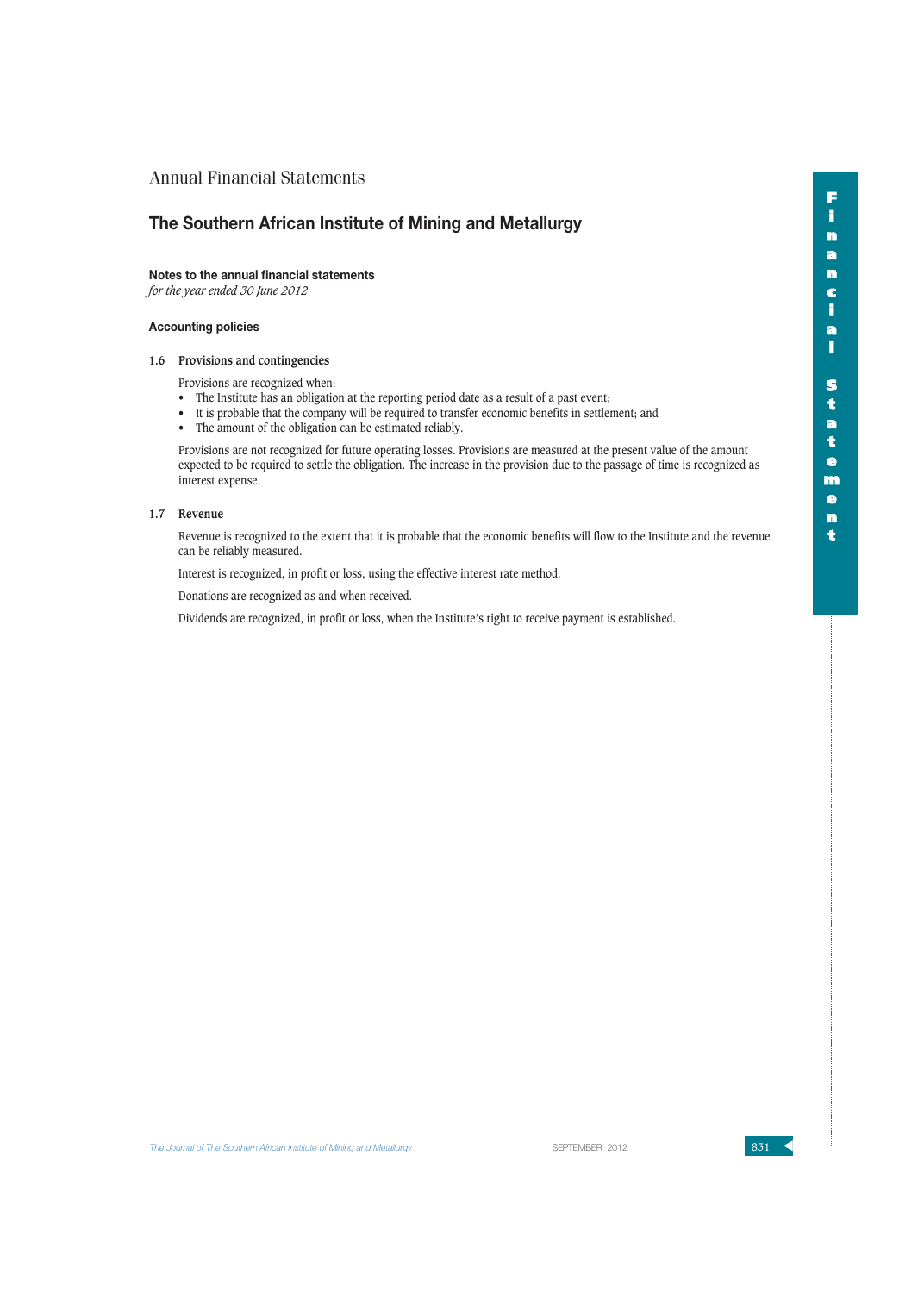# **The Southern African Institute of Mining and Metallurgy**

## **Notes to the annual financial statements**

*for the year ended 30 June 2012 (Continued)*

### **2. Property, plant and equipment**

|                                                                                                                                                                                                                                                             |                   | 2012                        |                    |                   | 2011                        |                   |
|-------------------------------------------------------------------------------------------------------------------------------------------------------------------------------------------------------------------------------------------------------------|-------------------|-----------------------------|--------------------|-------------------|-----------------------------|-------------------|
|                                                                                                                                                                                                                                                             | Cost<br>Valuation | Accumulated<br>depreciation | Carrying<br>value  | Cost<br>Valuation | Accumulated<br>depreciation | Carrying<br>value |
| Furniture and fixtures                                                                                                                                                                                                                                      | 369 106           | (310992)                    | 58 114             | 366 367           | (297 871)                   | 68 496            |
| Office equiment                                                                                                                                                                                                                                             | 9 0 8 0           | (1059)                      | 8 0 21             | $\mathbf{1}$      |                             | 1                 |
| IT equipment                                                                                                                                                                                                                                                | 995 095           | (903331)                    | 91 764             | 939 205           | (869 264)                   | 69 941            |
| Total                                                                                                                                                                                                                                                       | 1 373 281         | (1215382)                   | 157899             | 1 305 573         | (1167135)                   | 138 438           |
| Reconciliation of property, plant and equipment - 2012                                                                                                                                                                                                      |                   |                             | Opening<br>balance | <b>Additions</b>  | Depreciation                | Total             |
| Furniture and fixtures                                                                                                                                                                                                                                      |                   |                             | 68 49 6            | 2 7 3 9           | (13 121)                    | 58 114            |
| Office equipment                                                                                                                                                                                                                                            |                   |                             | $\mathbf{1}$       | 9 0 7 9           | (1059)                      | 8 0 21            |
| IT equipment                                                                                                                                                                                                                                                |                   |                             | 69 941             | 55 890            | (34067)                     | 91 764            |
|                                                                                                                                                                                                                                                             |                   |                             | 138 438            | 67 708            | (48247)                     | 157899            |
| Reconciliation of property, plant and equipment - 2011                                                                                                                                                                                                      |                   |                             | Opening<br>balance | <b>Additions</b>  | Depreciation                | Total             |
| Furniture and fixtures                                                                                                                                                                                                                                      |                   |                             | 67 306             | 15 4 8 4          | (14294)                     | 68 496            |
| Office equipment                                                                                                                                                                                                                                            |                   |                             | $\mathbf{1}$       |                   |                             | 1                 |
| IT equipment                                                                                                                                                                                                                                                |                   |                             | 62 932             | 48 306            | (41 297)                    | 69 941            |
|                                                                                                                                                                                                                                                             |                   |                             | 130 239            | 63 790            | (55591)                     | 138 438           |
| Loan to associate entity                                                                                                                                                                                                                                    |                   |                             |                    |                   |                             |                   |
| <b>Associate Entity</b>                                                                                                                                                                                                                                     |                   |                             |                    |                   |                             |                   |
| The SAIMM Scholarship Fund<br>The loan is unsecured, interest free with no<br>fixed terms of repayment. In order for the Scholarship Fund<br>to reduce it's accumulated deficit the Institute made a<br>donation equivalent to it's outstanding loan value. |                   |                             |                    |                   | (1000)                      | 636 882           |
| Non-current assets                                                                                                                                                                                                                                          |                   |                             |                    |                   | $-636882$                   |                   |
| Non-current liabilities                                                                                                                                                                                                                                     |                   |                             |                    |                   | (1000)                      |                   |

**(1000) 636 882**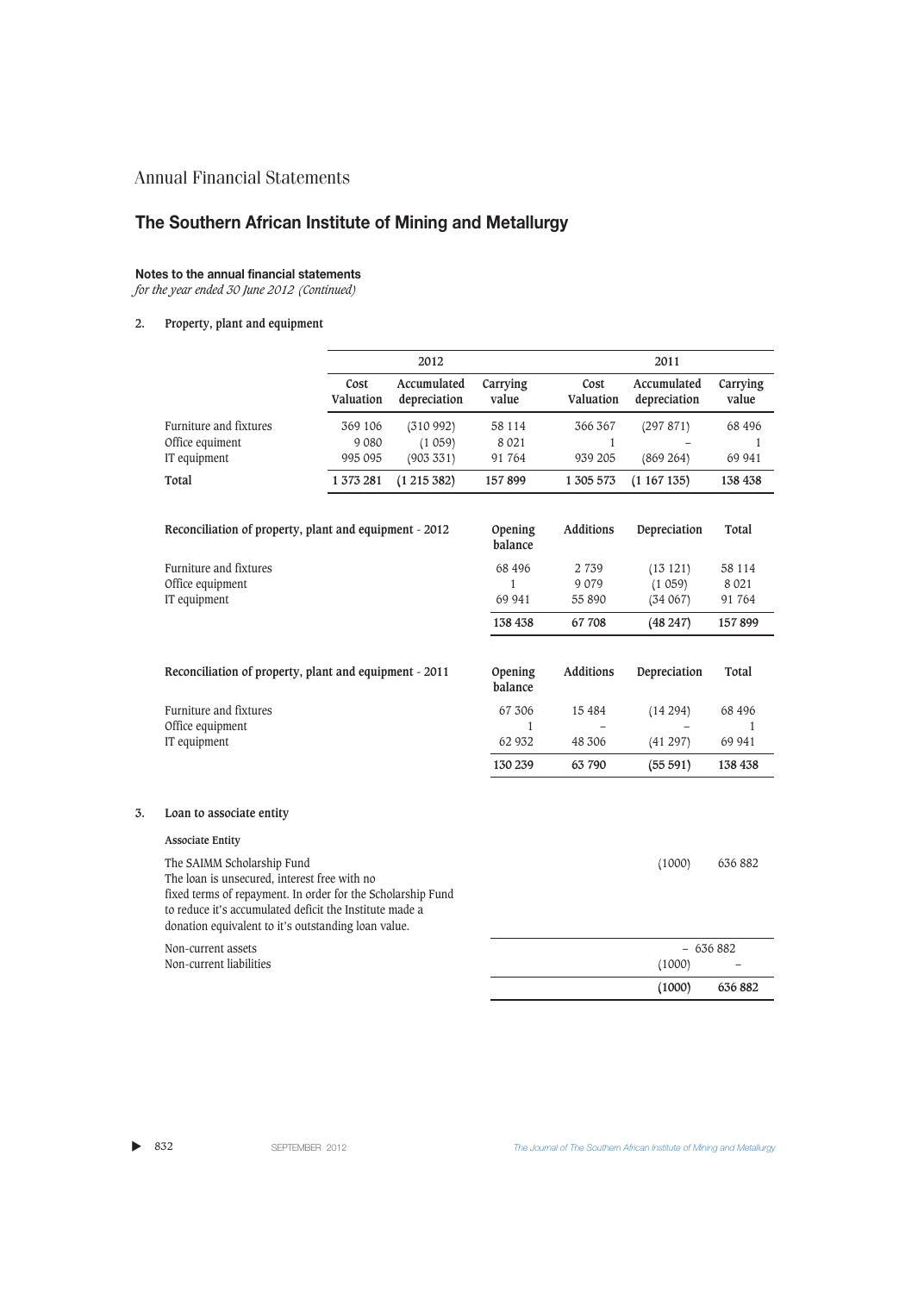# **The Southern African Institute of Mining and Metallurgy**

#### **Notes to the annual financial statements**

*for the year ended 30 June 2012 (Continued)*

|    |                                                      | 2012<br>$\mathbb{R}$          | 2011<br>$\mathbb{R}$ |
|----|------------------------------------------------------|-------------------------------|----------------------|
| 4. | <b>Investments</b>                                   |                               |                      |
|    | At fair value<br>Listed shares                       | 18 933 627                    | 18 014 773           |
|    | Non-current assets<br>At fair value                  | 18 933 627                    | 18 014 773           |
| 5. | Inventories<br>Finished goods                        | 276 808                       | 214 208              |
| 6. | Trade and other receiveables                         |                               |                      |
|    | Trade receiveables<br><b>VAT</b><br>Franking machine | 987 947<br>32 896-<br>108 295 | 868775<br>57 768     |
|    |                                                      | 1 129 138                     | 926 543              |
| 7. | Cash and cash equivalents                            |                               |                      |
|    | Cash and cash equivalents consist of:                |                               |                      |
|    | Cash on hand                                         | (27)                          | 6 205                |
|    | <b>Bank balances</b>                                 | 784 212                       | 679 666              |
|    | Short-term deposits<br>Investment settlement account | 5 403 736<br>10 481           | 6 479 614<br>10538   |
|    |                                                      | 6 198 402                     | 7 176 023            |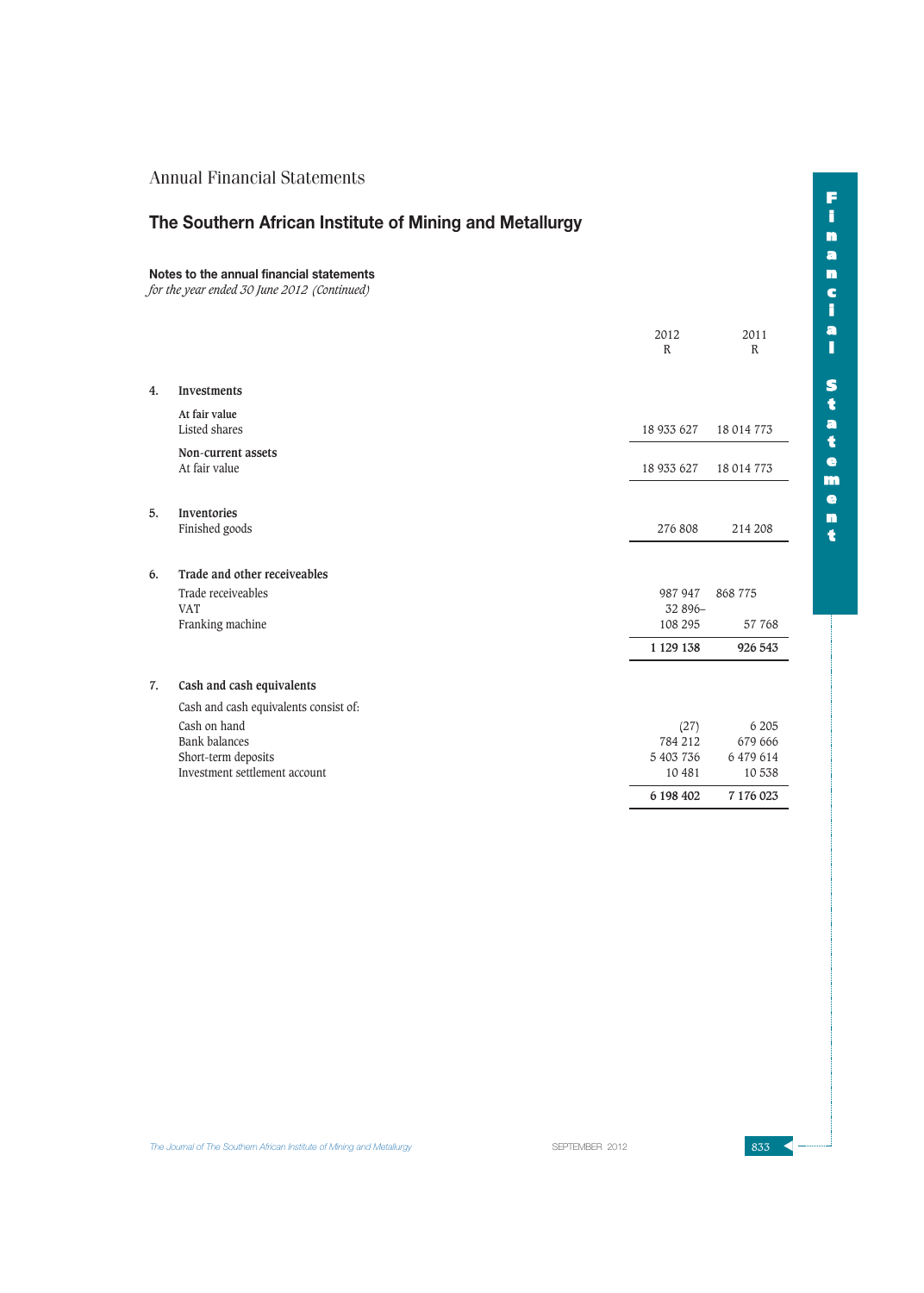# **The Southern African Institute of Mining and Metallurgy**

## **Notes to the annual financial statements**

*for the year ended 30 June 2012 (continued)*

|    |                                                           | 2012<br>R | 2011<br>R |
|----|-----------------------------------------------------------|-----------|-----------|
| 8. | <b>Funds</b>                                              |           |           |
|    | Balance at beginning of year                              | 4 191 930 | 4 011 416 |
|    | - Interest received                                       | 188 636   | 180 514   |
|    | Balance at end of year                                    | 4 380 566 | 4 191 930 |
|    | Comprising of:                                            |           |           |
|    | Prof. R.E. Robinson Fund (Book Publications Fund)         |           |           |
|    | Balance at beginning of year<br>Movement during the year: | 678 187   | 648 983   |
|    | - Interest received                                       | 30 518    | 29 204    |
|    |                                                           | 708 705   | 678 187   |
|    | Brigadier Stokes Memorial Fund                            |           |           |
|    | Balance at beginning of year<br>Movement during the year: | 6 181     | 5915      |
|    | - Interest received                                       | 278       | 266       |
|    |                                                           | 6459      | 6 181     |
|    | P.W.J. van Rensburg Fund (Education Fund)                 |           |           |
|    | Balance at beginning of year<br>Movement during the year: | 1 028 911 | 984 604   |
|    | - Interest received                                       | 46 301    | 44 307    |
|    |                                                           | 1 075 212 | 1 028 911 |
|    | MacArthur Forrest Memorial Fund (Awards Fund)             |           |           |
|    | Balance at beginning of year<br>Movement during the year: | 433 073   | 414 424   |
|    | - Interest received                                       | 19 488    | 18 649    |
|    |                                                           | 452 561   | 433 073   |
|    | <b>INFACON X Research Fund</b>                            |           |           |
|    | Balance at beginning of year<br>Movement during the year: | 1859915   | 1779823   |
|    | - Interest received                                       | 83 696    | 80 092    |
|    |                                                           | 1943 611  | 1859915   |
|    | <b>SANCOT Fund</b>                                        |           |           |
|    | Balance at beginning of year<br>Movement during the year: | 118 022   | 112 939   |
|    | - Interest received                                       | 5 3 1 1   | 5 0 8 3   |
|    |                                                           | 123 333   | 118 022   |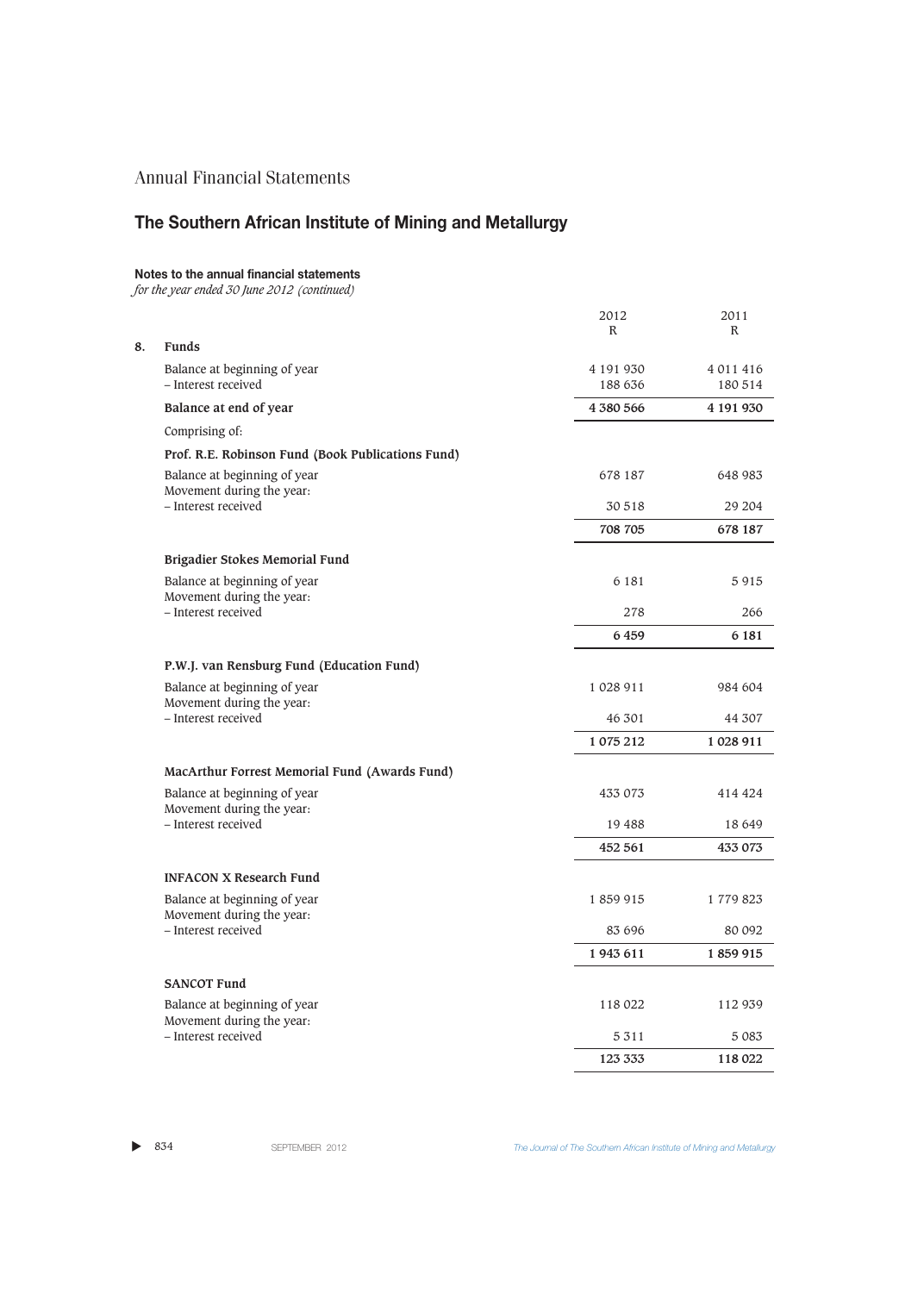# **The Southern African Institute of Mining and Metallurgy**

## **Notes to the annual financial statements**

*for the year ended 30 June 2012 (continued)*

|    |                                                           | 2012<br>R | 2011<br>R |
|----|-----------------------------------------------------------|-----------|-----------|
| 8. | Funds (continued)                                         |           |           |
|    | The Dave Ortlepp Fund                                     |           |           |
|    | Balance at beginning of year<br>Movement during the year: | 67 541    | 64 728    |
|    | - Interest received                                       | 3 0 4 4   | 2913      |
|    | Balance at end of year                                    | 70 585    | 67 641    |
|    |                                                           |           |           |
|    |                                                           | 4 380 566 | 4 191 930 |

## **9. Operating surplus**

Operating surplus for the year is stated after accounting for the following:

| Operating lease charges                                   |                      |               |
|-----------------------------------------------------------|----------------------|---------------|
| Premises                                                  |                      |               |
| - Contractual amounts                                     | 231 731              | 102 275       |
| Profit (loss) on sale of investment                       | $(151\ 267)238\ 147$ |               |
| Profit on revaluation of non-current assets held for sale | (1456608)            | (2662804)     |
| Depreciation on property, plant and equipment             | 48 247               | 55 591        |
| Employee costs                                            | 3 296 140            | 2 9 2 5 1 3 8 |

#### **10. Taxation**

No provision has been made for 2012 tax as the Institute is exempt from taxation in terms of Section  $10(1)(cB)(i)$  (ff) of the Income Tax Act.

### **11. Cash (used in) generated from operations**

| Profit before taxation          | 46 710    | 5 900 497 |
|---------------------------------|-----------|-----------|
| Adjustments for:                |           |           |
| Depreciation and amortization   | 48 247    | 55 591    |
| Loss (profit) on sale of assets | 151 267   | (238147)  |
| Fair value adjustments          | (1456608) | (2662804) |
| Dividends received              | (745345)  | (470667)  |
| Interest received               | (41984)   | (484 234) |
| Movements in provisions         | 19 9 29   | 36 539    |
| Changes in working capital:     |           |           |
| Inventories                     | (62 600)  | (182 718) |
| Trade and other receivable      | (202 595) | 294 116   |
| Trade and other payable         | (647 339) | 1 157 649 |
| Accruals                        | (19929)   | 519 254   |
|                                 | (2910247) | 2886568   |

**The Journal of The Southern African Institute of Mining and Metallurgy Server SEPTEMBER 2012** 835 **835 4**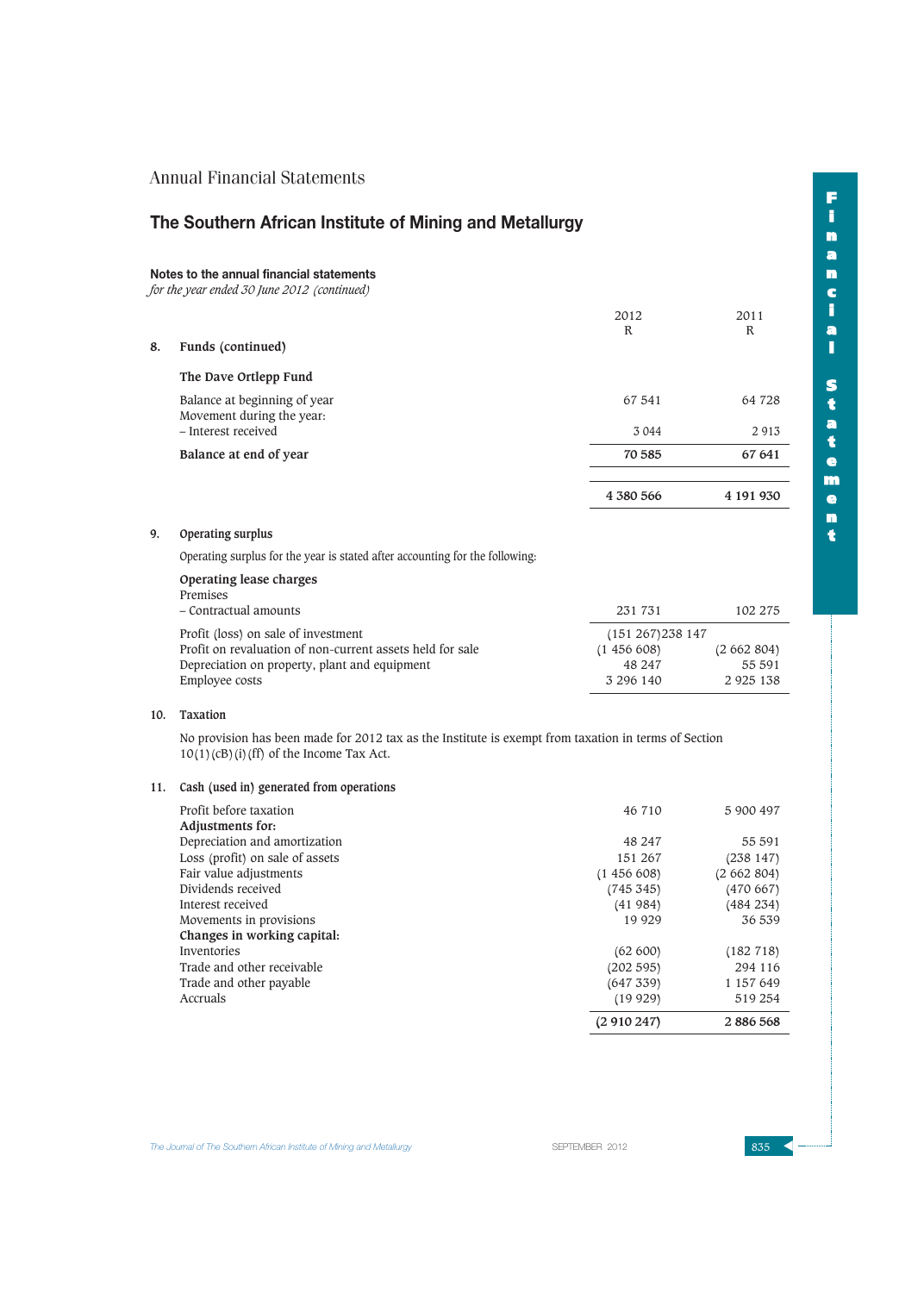# **The Southern African Institute of Mining and Metallurgy**

## **Notes to the annual financial statements**

*for the year ended 30 June 2012 (continued)*

### **Detailed income statement**

|                                | 2012             | 2011          |
|--------------------------------|------------------|---------------|
|                                | $\mathbb R$      | $\mathbb{R}$  |
| Revenue                        |                  |               |
| Revenue                        | 16 306 864       | 20 103 044    |
| Modern Mining publication      | 92 733           | 111 053       |
| Samrec/Samval contribution     | 41 667           | 54 516        |
|                                | 16 441 264       | 20 268 613    |
| Cost of sales                  | $(12\ 242\ 795)$ | (14152808)    |
| Gross profit                   | 4 198 469        | 6 1 1 5 8 0 5 |
| Other income                   |                  |               |
| Annual banquet                 | 806 667          | 564 458       |
| Cash sales                     | 1616             | 6494          |
| Other income                   | 527 591          | 194 874       |
| Dividend revenue               | 745 345          | 470 667       |
| Fair value adjustments         | 1 456 608        | 2 662 804     |
| Gains on disposal of assets    |                  | 238 147       |
| Interest received              | 41 984           | 484 234       |
| Profit on exchange differences | 8 0 8 4          |               |
| Royalties received             | 13 165           | 1 0 2 0       |
|                                | 3 601 060        | 4 622 698     |
| Expenses (Refer to page 838)   | (7752819)        | (4838006)     |
| Profit for the year            | 46 710           | 5 900 497     |